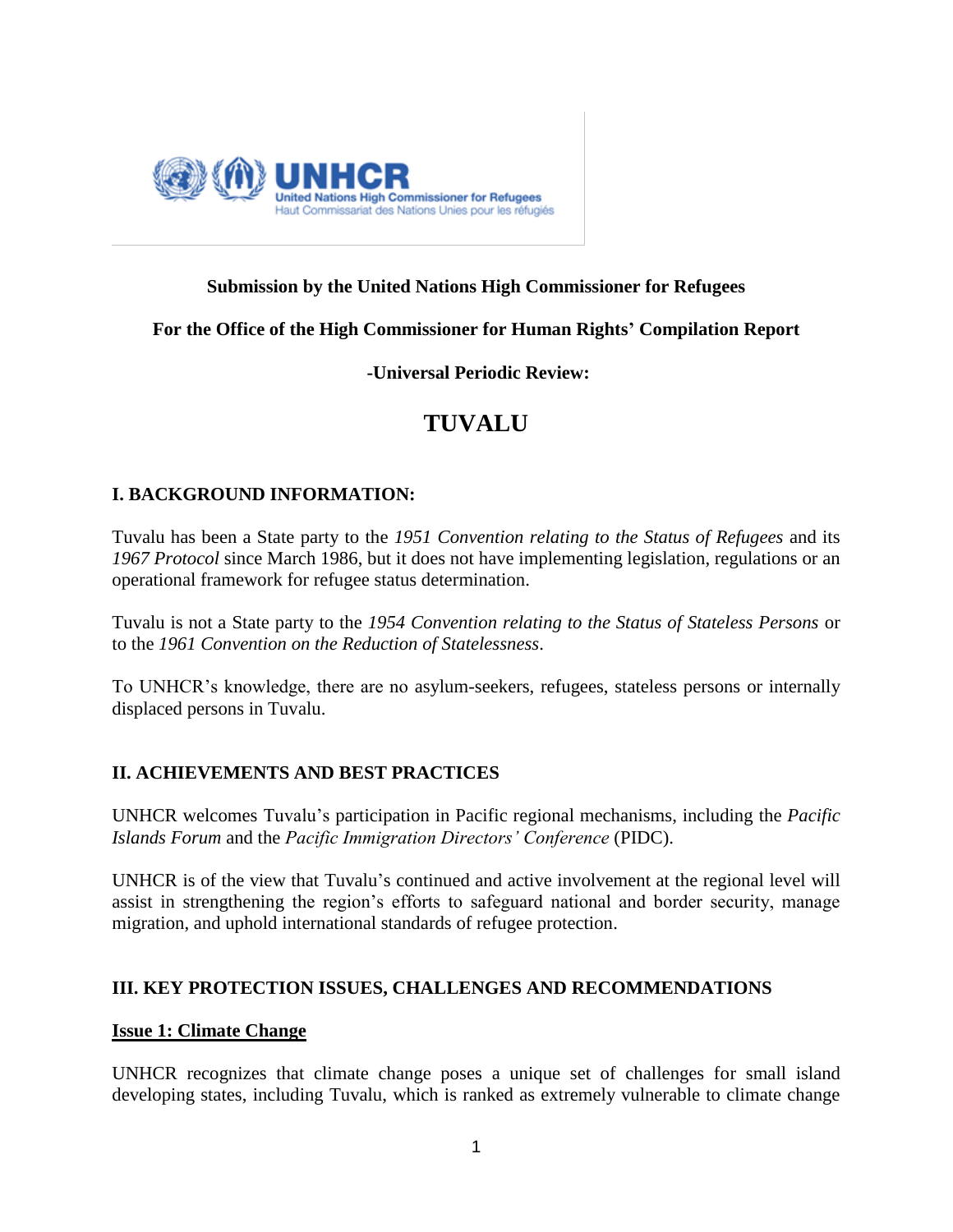by the South Pacific Applied Geoscience Commission (SOPAC), using the Environmental Vulnerability Index. In a worst-case scenario of rising sea levels in the Pacific, populations will face gradual loss of territory, potable water scarcity and serious impacts on traditional livelihood activities. UNHCR believes that the international community needs to ensure a stronger and better coordinated response to the displacement resulting from both sudden- and slow-onset disasters and from the effects of climate change, both within countries or across State borders.

UNHCR"s engagement on the climate change issue stems from its concern about filling gaps in the international legal regime affecting forcibly displaced persons. Climate change is already driving the migration and displacement of populations around the globe. Natural disasters, natural resource scarcity, social tensions and conflict over inadequate resources can all cause population movements, both within States and across borders. Displacement can, in turn, lead to competition with host communities and result in disputes over land or the use of limited resources (e.g. potable water). UNHCR welcomes the UNDP-Pacific Centre"s initiative to look at the links between climate change, disasters and conflict.

Since people displaced across international borders by environmental factors would most often not be considered "refugees" under the *1951 Refugee Convention*, there are presently no provisions for their protection and assistance. There are nonetheless clear links between environmental degradation and climate change on the one hand and displacement on the other. For this reason, UNHCR included climate change, natural disasters and displacement among the subjects considered by a series of expert roundtables on the occasion of the commemoration of the  $60<sup>th</sup>$  anniversary of the 1951 Refugee Convention. These discussions fed directly into Norway"s Nansen Conference on Climate Change and Displacement in June 2011, which generated the "Nansen Principles", which explicitly recognize that, "A more coherent and consistent approach at the international level is needed to meet the protection needs of people displaced externally owing to sudden-onset disasters."

UNHCR also plays a role in supporting States and UN Country Teams in internal displacement situations. UNHCR and the Office of the High Commissioner for Human Rights (OHCHR) cochair the Pacific Humanitarian Protection Group and, in consultation with UNOCHA and the Resident Coordinator, deployed a Protection Officer to map and analyse key protection concerns and needs in disaster preparedness and response in the region.

**Recommendation:** UNHCR would like to encourage Tuvalu to contribute actively to the Nansen Initiative,<sup>1</sup> launched by Switzerland and Norway to address the need for a more coherent and consistent approach to the protection of people displaced externally, i.e. across international borders, by sudden- and slow-onset onset disasters, including those triggered by climate change.

<sup>&</sup>lt;sup>1</sup> UNHCR offered to work with States to develop a guiding framework or instrument to apply to situations of external displacement other than those covered by the 1951 Refugee Convention, in particular regarding displacement resulting from climate change and natural disasters. At the Ministerial Meeting in December 2011 several States pledged to work with all relevant stakeholders to determine how best to fill this international normative gap. This is the genesis of the Nansen Initiative. The overall goal of this State-led process is to gradually build consensus on key principles and elements regarding the protection of persons displaced across borders that then sets the agenda for future action at domestic, regional and international level.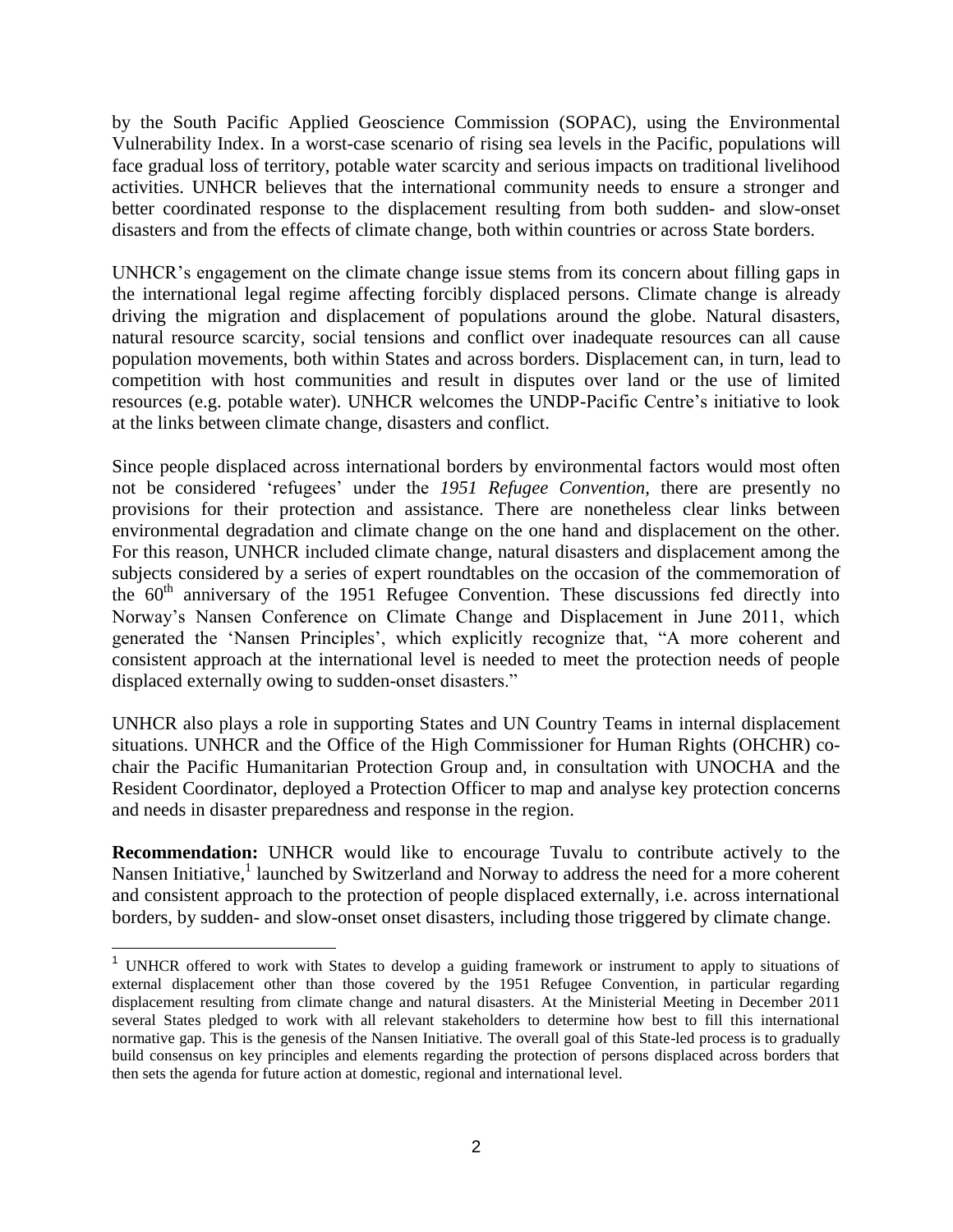## **Issue 2: National System for Refugee Protection**

UNHCR appreciates Tuvalu"s accession to the *1951 Convention*, notwithstanding its geographic isolation from asylum and migration routes, since accession greatly facilitates UNHCR"s task of mobilizing international support to address refugee situations that may arise in any country.

UNHCR notes that Tuvalu does not have implementing legislation, regulations or an operational framework for refugee status determination at this stage.

**Recommendation**: UNHCR recommends that the Government of Tuvalu incorporate its obligations under the *1951 Convention* into its legislative framework in order to provide a clearer basis for the international protection of refugees.

## **Issue 3: Accession to the Statelessness Conventions**

Stateless persons who satisfy the refugee definition contained in article 1A(2) of the *1951 Convention* are afforded the necessary international protection associated with that status. However, the international refugee protection regime does not specifically address the rights of non-refugee stateless persons in need of international protection. Thus, accession to the Statelessness Conventions would establish a framework to prevent and reduce statelessness and to avoid the detrimental effects of statelessness on individuals and society by ensuring minimum standards of treatment for stateless persons.

The *1954 Convention relating to the Status of Stateless Persons* ensures minimum standards of treatment for stateless persons in respect to a number of fundamental rights. These include, but are not limited to, the right to education, employment, housing and public relief. Importantly, the *1954 Convention* also guarantees stateless persons a right to identity and travel documents and to administrative assistance.

Furthermore, the *1961 Convention on the Reduction of Statelessness* establishes an international framework to ensure the right of every person to a nationality by establishing safeguards to prevent statelessness at birth and later in life.

An increase in the number of States parties to the two Statelessness Conventions is essential to strengthening international efforts to prevent and reduce statelessness and to ensuring full enjoyment of important rights.

Tuvalu does have certain legislative provisions in place to prevent statelessness and grant protection to stateless persons:

(i) under section 8 of Tuvalu"s Citizenship Act, a Tuvaluan citizen cannot renounce his/her citizenship except if he/she has citizenship elsewhere or is renouncing for the purpose of obtaining citizenship elsewhere; and,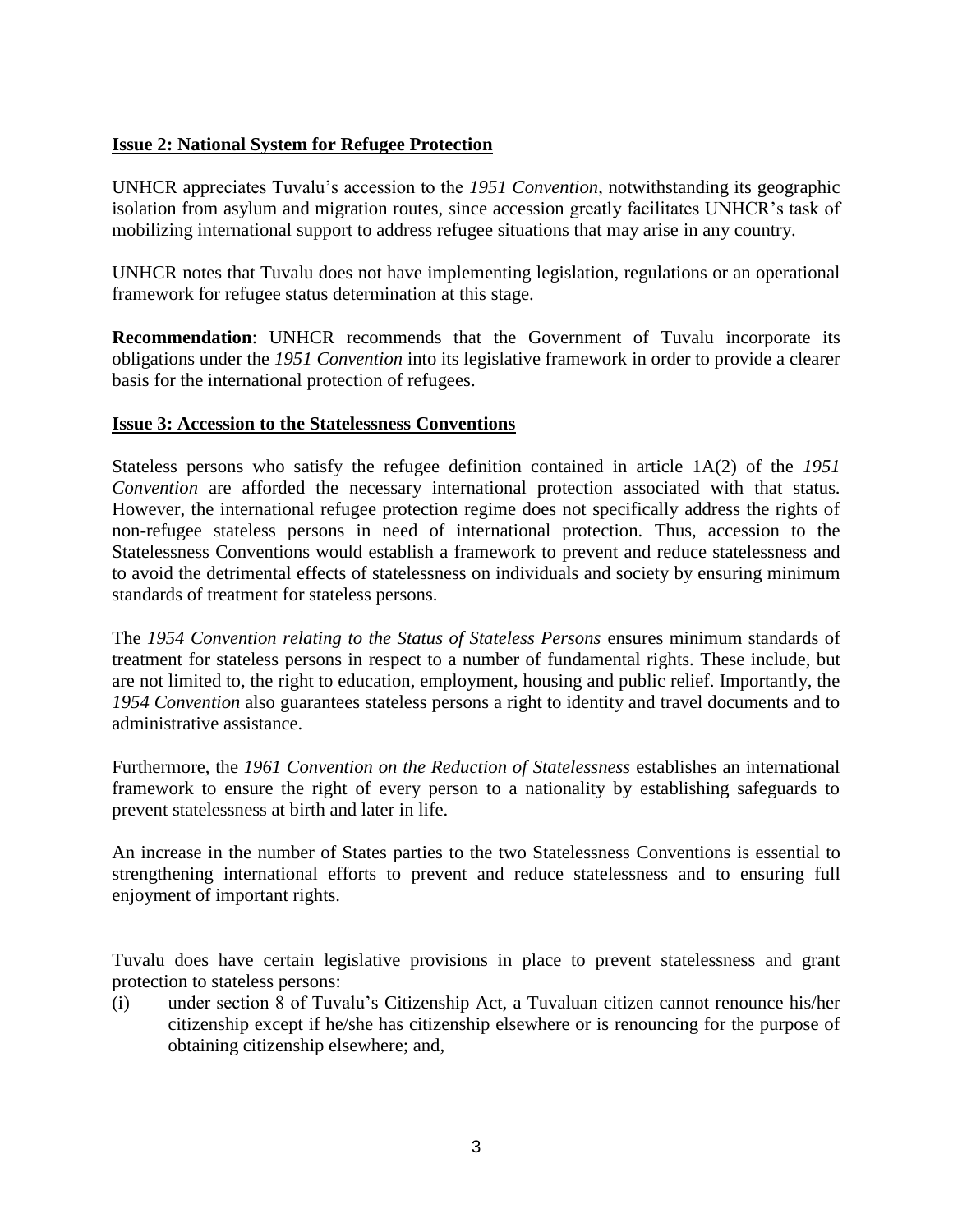- (ii) under section 43 of the Constitution, foundlings (abandoned children) discovered in Tuvalu are considered to have been born on the territory of the State and granted citizenship.
- (iii) pursuant to regulation 7(3) of the Passports Ordinance 1979, a "stateless person" outside Tuvalu can obtain a Tuvalu passport for the sole purpose of travel to Tuvalu if he or she can show a 'connection with Tuvalu'<sup>2</sup>.

However, Tuvalu"s Constitution (Part III) provides that children born in Tuvalu can only acquire nationality if one of their parents is also Tuvaluan. This means that if a child is born in Tuvalu to parents who are stateless or foreigners who are unable to pass on their nationality to the child, the child will be stateless. The renunciation provision may also lead to statelessness in cases where nationals renounce their Tuvaluan nationality to acquire a foreign nationality but subsequently fail to acquire it.

## **Recommendations:**

UNHCR recommends that the Government of Tuvalu consider acceding to the *1954 Convention relating to the Status of Stateless Persons* and to the *1961 Convention on the Reduction of Statelessness*.

UNHCR recommends that the Government of Tuvalu amend legislation to include a safeguard against statelessness that provides that children born in the territory, who would otherwise be stateless, acquire Tuvaluan nationality, and that nationals can only renounce their Tuvaluan nationality, if they possess or have an assurance to acquire a foreign nationality.

#### **Issue 4: Capacity-Building and Technical Assistance**

In accordance with UNHCR"s Strategy to strengthen refugee protection in the Pacific region of November 2011<sup>3</sup>, and taking into account the challenges and constraints identified above, the Office stands ready to provide the Government of Tuvalu with timely and relevant technical advice, practical guidance and operational support should any asylum-seeker, refugee, or stateless person arrive at the border of the territory of Tuvalu and indicate a need for international protection.

UNHCR is also able to provide awareness/education programmes on asylum-seekers and refugees, technical support in drafting national refugee legislation and capacity-building for officials as regards the treatment of persons in need of international protection and the processing of asylum claims.

UNHCR stands ready to discuss with the Government of Tuvalu any aspects of displacement that reflect the specific needs, demands and practical realities of Tuvalu.

<sup>2</sup> ""connection with Tuvalu" means such connection with Tuvalu whether by descent, marriage or residence, as would have entitled a person to be deemed to belong to Tuvalu under the provisions of section 16 of Schedule 2 to the Tuvalu Order 1975," Tuvalu Passports Ordinance, 1979, L.N.8/87, LN.11/79, Section 2(1).

<sup>&</sup>lt;sup>3</sup> UNHCR's strategy to strengthen refugee protection in the Pacific region is included as Annex II to this document.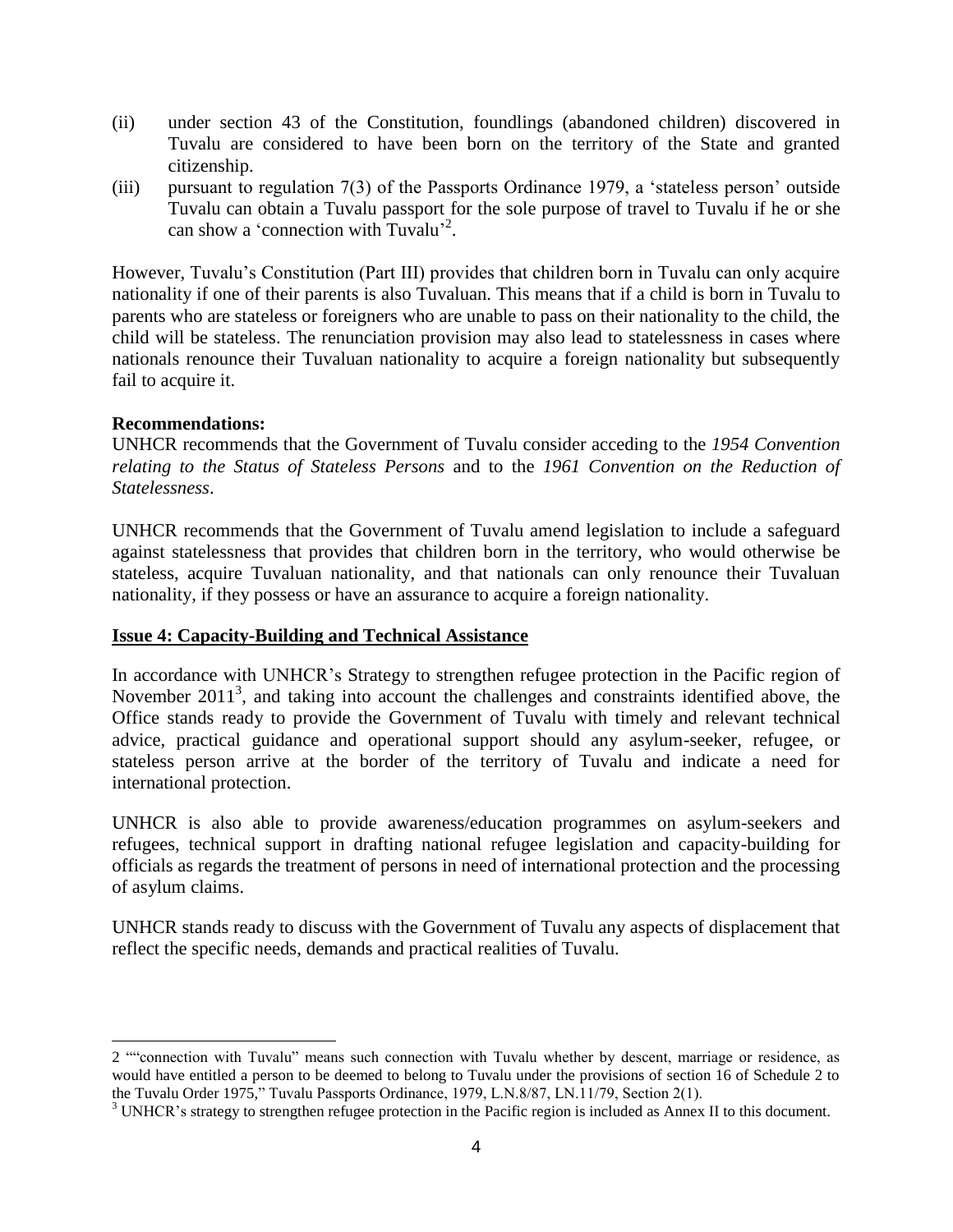**Recommendation**: UNHCR recommends that the Government of Tuvalu accept UNHCR"s technical support in drafting national refugee legislation, capacity-building for Government officials and assistance in the development of a national refugee status determination procedure.

**Human Rights Liaison Unit Division of International Protection UNHCR September 2012**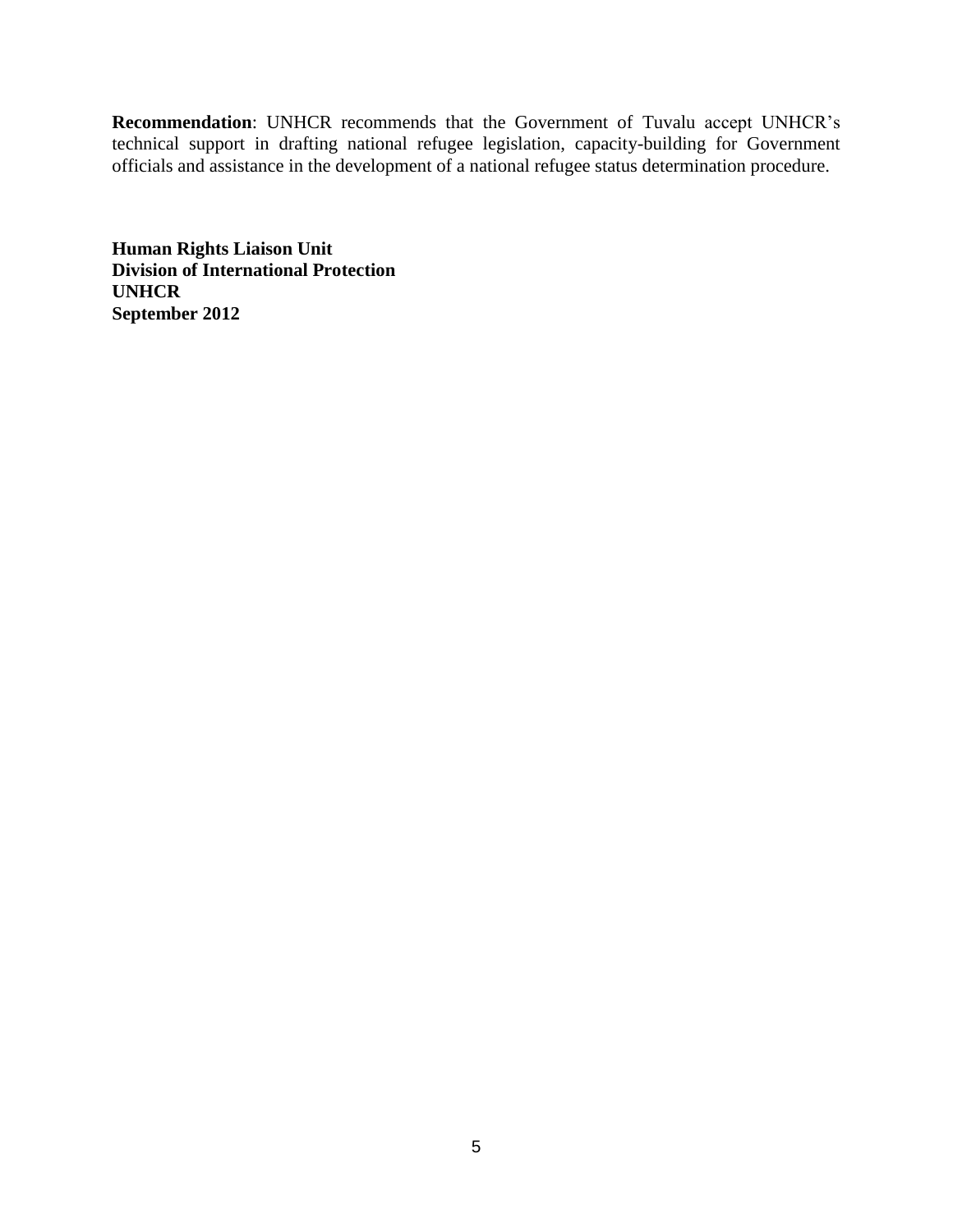# **ANNEX I**

## **Excerpts of Concluding Observations and Recommendations from UN Treaty Bodies - Universal Periodic Review:**

## **TUVALU**

We would like to bring your attention to the following excerpts, taken directly from Treaty Body Concluding Observations and Recommendations relating to issues of interest and concern to UNHCR with regards to Tuvalu.

#### **Treaty Body Concluding Observations and Recommendations**

**Committee on the Elimination of Discrimination Against Women CEDAW/C/TUV/CO/2, 44th Session 7 August 2009**

#### **Principal areas of concern and recommendations**

#### *Disaster management and mitigation*

55. While noting the vulnerability of the State party to serious environmental and climatic change, as noted in paragraph 5 above, and the risk of internal relocation within the State party or international displacement, which would give rise to considerations of statelessness, the Committee is concerned that the State party does not have disaster management and mitigation plans in place to address potential internal and/or international displacement.

56. **The Committee recommends that the State party develop disaster management and mitigation plans in response to the potential displacement and/or statelessness arising from environmental and climatic change and that women, including women in the outer islands, be included throughout the planning processes and adoption of such strategies. The State party is encouraged to seek assistance from the Office of the United Nations High Commissioner for Refugees for this purpose. The Committee recommends that the State party ensure that a gender perspective is integrated in all sustainable development policies and plans.**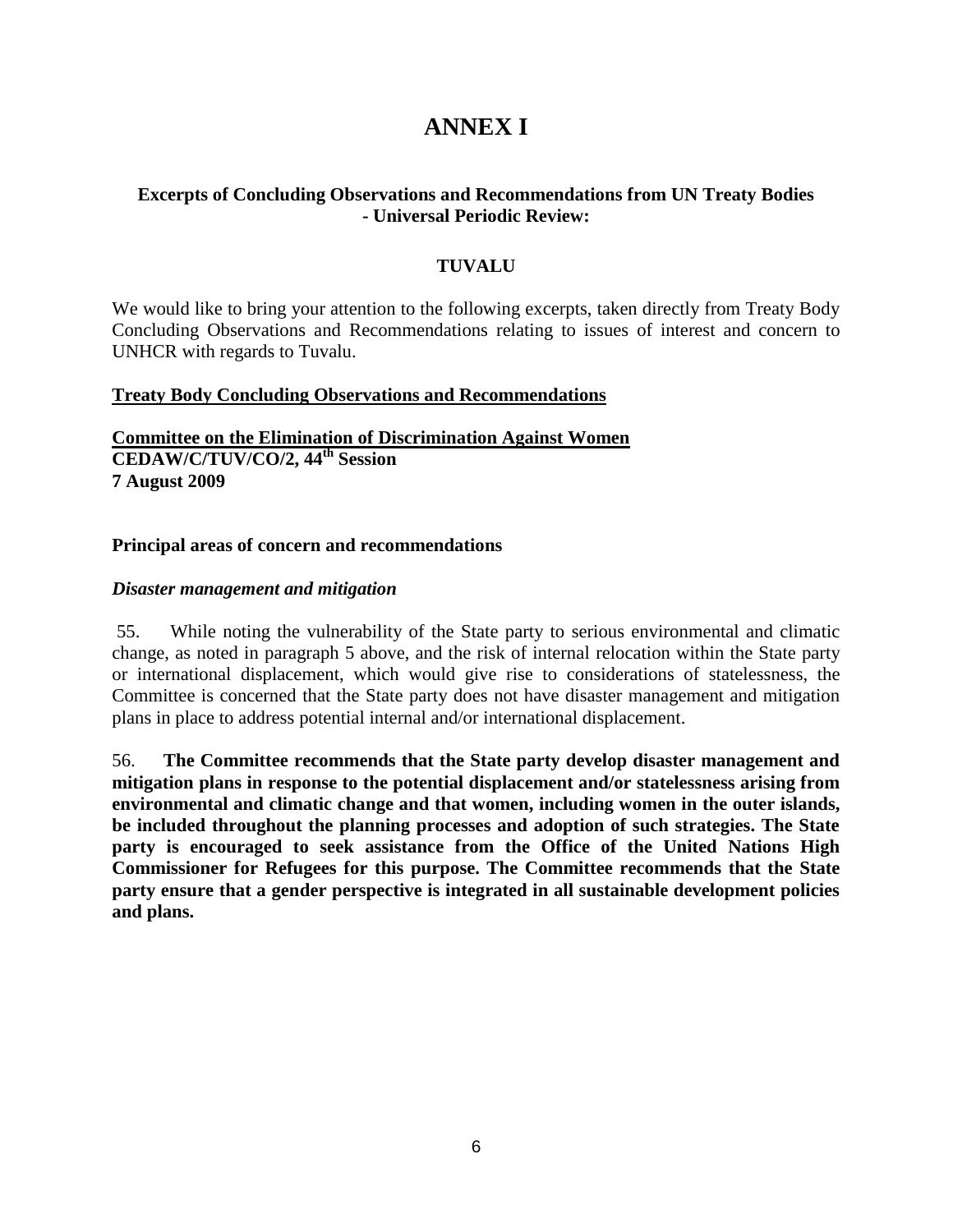## **ANNEX II**

## **UNHCR's Strategy to strengthen refugee protection in the Pacific region<sup>4</sup>**

## **Context**

States within the enormous geographical region of the Pacific have developed many interstate mechanisms and fora to address the social, political, security and economic issues that they share. One significant area of cooperation has been around issues of security, border control and migration management, of which the Pacific Immigration Directors Conference (PIDC) is seen as a positive and practical example.<sup>5</sup>

Perhaps less developed, are the common networks and strategies to address the particular issues of forced migration, notably asylum-seekers and refugees in the Pacific region. Only 8 of the 16 states covered by UNHCR in the region have formally acceded to the principal international instrument for refugee protection, the 1951 Convention relating to the Status of Refugees. Apart from the notable exception of Australia, New Zealand and Fiji, most states in the region have little or no legislative or regulatory framework for refugee protection. Given their size and more pressing priorities most Pacific island states have not developed the capacity, expertise or experience to address refugee issues on their own.

As part of UNHCR's global protection strategy, UNHCR seeks to engage states in the complex issue of the nexus between asylum and migration. In particular UNHCR has developed a Ten Point Plan (TPP) that it is operationalizing with states that face this common challenge.

UNHCR"s Regional Office in Canberra believes that the TPP is particularly apposite in the Pacific region for those states wishing to strengthen their national capacity to deal with asylumseekers and refugees within a broader response to migratory movements. Whilst the number of refugees moving into and through the Pacific region is likely to remain small, such cases, nonetheless, can present problems to small island states that have limited or no capacity to deal with the particular challenges that such cases present.

## **Framework for Protection**

 $\overline{a}$ 

UNHCR recognizes that refugees are often part of a broader movement of people but that their protection needs, and the responsibilities this places on states, demands a specialized response. The Regional Office in Canberra is well placed in the region to offer states that specialist support and advice.

<sup>&</sup>lt;sup>4</sup> The UNHCR Regional Office, based in Canberra, has regional coverage for Australia, New Zealand, Papua New Guinea, Fiji, Solomon Islands, Vanuatu, Tonga, Samoa, Cook Islands, Niue, Tuvalu, the Federated States of Micronesia, Republic of the Marshall Islands. Nauru, Kiribati, and Palau. UNHCR also has a Country Office in Port Moresby, Papua New Guinea.

<sup>&</sup>lt;sup>5</sup> The PIDC has produced model legislation on asylum and already undertakes some analysis of people smuggling. These initiatives would complement the activities proposed by UNHCR in its strategy.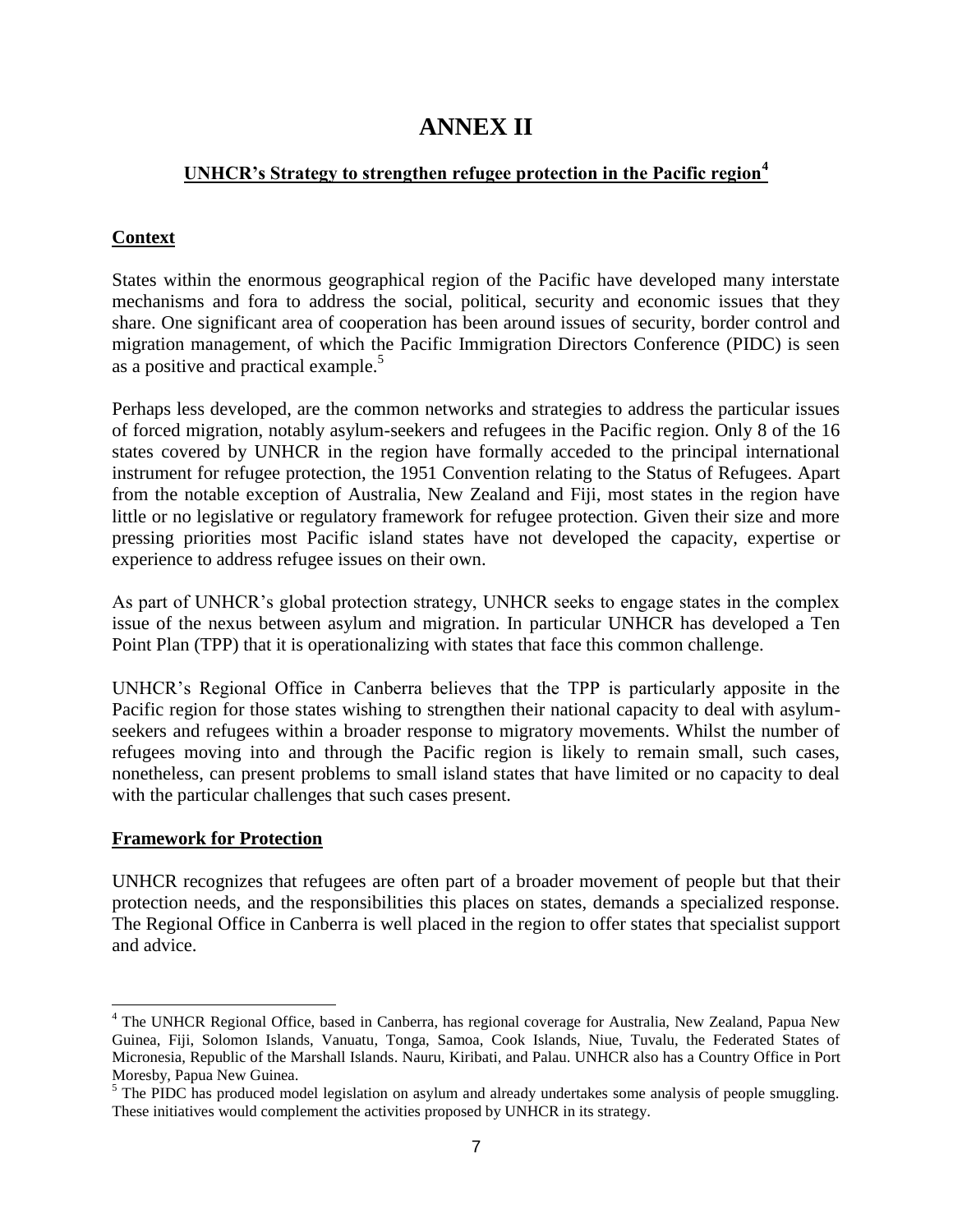Whilst UNHCR believes that formal accession to the 1951 Refugee Convention provides states with the best framework within which national laws and regulations can, over time, be developed, it also recognizes that this is not the first step that Pacific Island states need take to develop effective, balanced and credible national systems for refugee protection.

In the Pacific region, it is clear that refugee protection cannot be divorced from states' efforts to manage migration, particularly at their borders. UNHCR advocates that a balanced migration system is able to protect a state's sovereign borders, obtain considerable benefits from migration and, importantly, ensure that people who have been forcibly displaced from their own countries by persecution and serious human rights abuses are able to find safety and protection in accordance with recognized international standards. Put briefly, the two concerns of border control and refugee protection are not mutually exclusive. Rather, they can be mutually reinforcing and complementary.

UNHCR recognizes that each Pacific island state has its own geopolitical, economic and resource constraints and that it is neither desirable nor realistic to develop a "one size fits all" model for asylum and refugee protection.

Whilst some Pacific states have already acceded to the 1951 Refugee Convention and are working towards strengthening their national capacity to deal with refugees with a minimum of support from UNHCR, other states have neither the resources nor the need to develop elaborate refugee protection systems.

## **Capacity Building Approach**

For this reason, UNHCR has developed a capacity-building approach that offers individual states advice and support at a level that matches the realities in each state. UNHCR is prepared to support "tailor-made" protection frameworks and practical advice and procedures that reflect the specific needs, demands and practical realities of each participating state.

The strategy takes into account the following factors:

- the number and complexity of asylum-seekers claims likely to be received by the individual Pacific island state;
- the existence and capacities of other national and international partners (e.g. PIDC, IOM, national institutions, NGOs, UN Country Team); and
- the resources (staffing and financial) available to each state to develop laws, regulations and their ability to achieve self-sufficiency over time. UNHCR would play a more "hands-on" support role while, over time, this could be reduced to an advisory and support role as each state strengthens its competence and self- sufficiency on asylum and refugee protection issues.

#### **Areas of Support/Activities**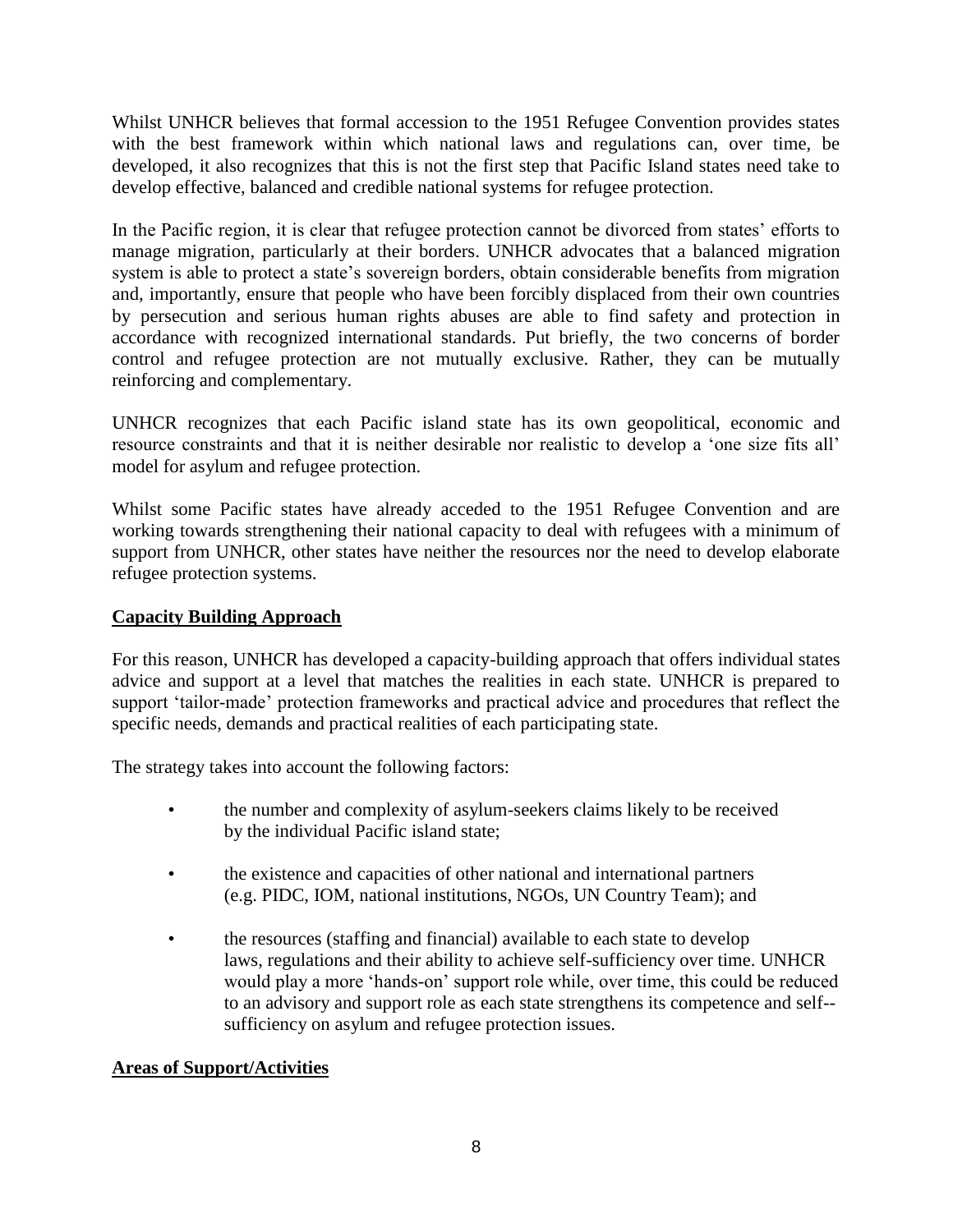1. Scoping and regular analysis of patterns and trends of asylum-seekers and refugees moving through the region, including movements of individuals or groups likely to be in need of international protection. This analysis could also contribute to other studies carried out by the PIDC (e.g. annual report on people-smuggling) to provide a deeper understanding of the causes and profiles of people movement in the region;

2. Cooperates/liaises and builds partnerships with other regional bodies such as PIDC, International Organization for Migration (IOM) and agencies of the United Nations that may be concerned with the unauthorized movement of people into and through the PI region;

3. Provides regular advice, guidance and support to individual Pacific Island governments on policy and operational dimensions of international refugee protection. UNHCR assists states to develop and manage their immigration/borders effectively in ways that are fully compatible with applicable international law standards and available resources: (stakeholders: senior government officials in relevant departments/ministries of immigration, justice, foreign affairs, police and law enforcement and human rights bodies as required);

4. Provides practical advice and training to relevant officials on how to integrate "good practices" and standards of asylum/refugee protection into relevant immigration laws, regulations and operational guidelines (stakeholders: middle management officials in relevant ministries/departments; partners include IOM;)

5. Providing technical advice and support to those states considering ratification of relevant international instruments such as the 1951 Refugee Convention and the two Conventions on Statelessness and, where appropriate, human rights instruments (Convention Against Torture (CAT), International Covenant on Civil and Political Rights (ICCPR) (stakeholders: legislative officials, judicial bodies, Foreign Affairs, OHCHR) ;

6. Provides Induction training, mentoring and supervision to new immigration and border-control officials, police and detention/prison officials and judiciary on basic principles and good practices for refugee protection and migration management;

7. Establishes a practical network between UNHCR and interested PI states whereby designated government officials (focal points) would be able to contact UNHCR (through its Regional Office in Canberra and Country Office in Port Moresby) in a "24/7 hotline" to obtain technical advice, practical guidance and operational support as to how to manage individual cases that have indicated protection needs in the PI's sovereign territory.

Note: This aspect involves a "*triage*" approach for individual asylum cases whereby designated Pacific Island officials can seek 'real-time' advice, technical support and appropriate assistance from UNHCR (even in urgent cases). This allows Pacific Island states and UNHCR to identify persons in need of international protection and prioritize the steps required to secure their interim protection, assessment and case management. Such steps include:

Interviewing and assessing their need for international protection in a fair, efficient and timely fashion;